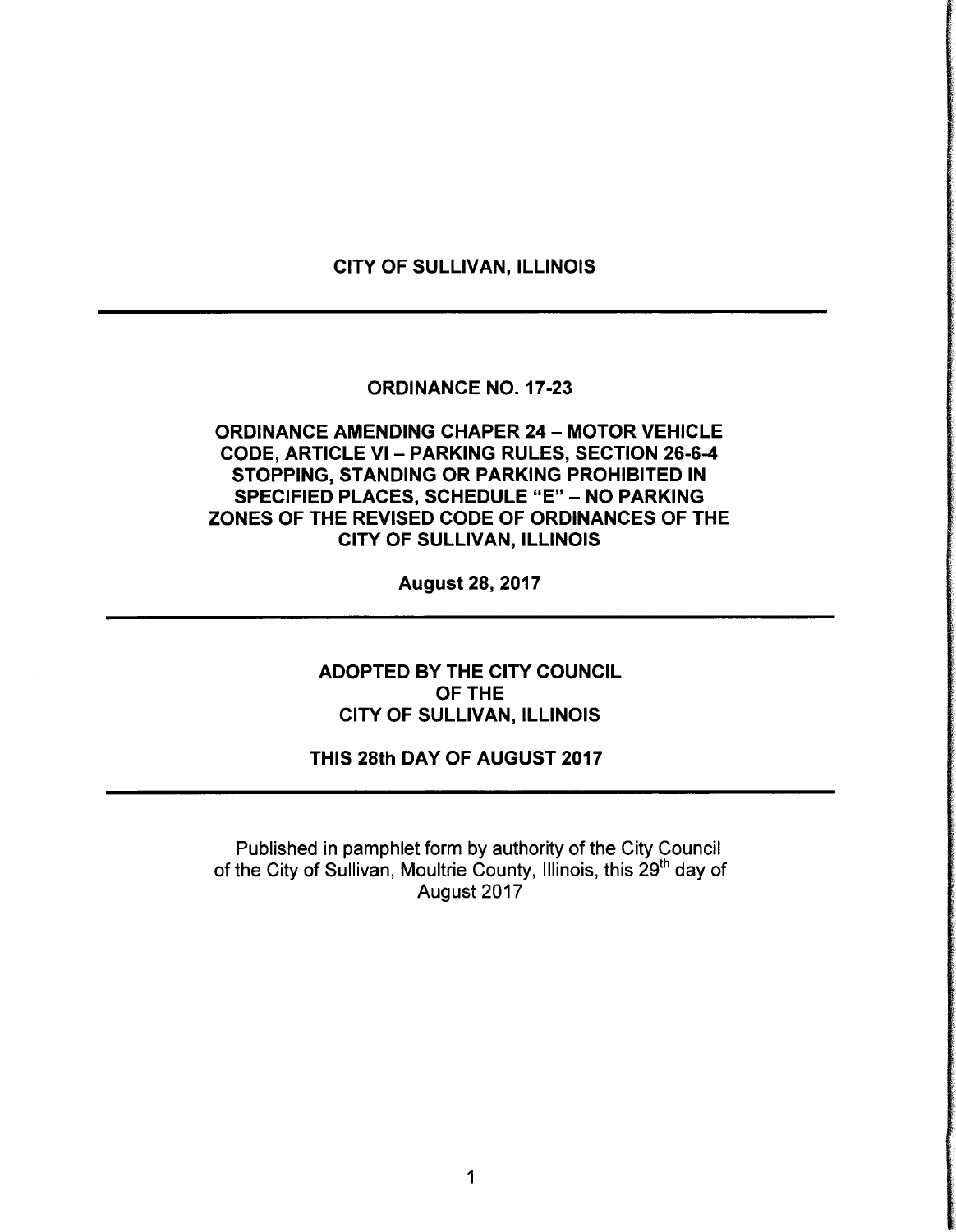## ORDINANCE 17-23

# ORDINANCE AMENDING CHAPER 24— MOTOR VEHICLE CODE, ARTICLE VI - PARKING RULES, SECTION 26-6-4 STOPPING, STANDING OR PARKING PROHIBITED IN SPECIFIED PLACES, SCHEDULE "E" - NO PARKING ZONES OF THE REVISED CODE OF ORDINANCES OF THE CITY OF SULLIVAN, ILLINOIS

NOW BE IT ORDAINED by the City Council of the City of Sullivan, Moultrie County, Illinois, as follows:

Section 1: Section 24-6-4 - STOPPING, STANDING OR PARKING PROHIBITED IN SPECIFIED PLACES, SCHEDULE "E" NO PARKING ZONES shall be amended in its entirety and shall read as follows:

## SCHEDULE "E"

#### No Parking Zones

In accordance with the provisions of Section  $24-6-4(C)$ , the following streets are hereby designated as no parking zones, to-wit:

#### STREET-SIDE LOCATION

| Grider St (south)  | from | West St to N Park St                           |
|--------------------|------|------------------------------------------------|
| Hamilton St (both) | from | Jackson St south to City limits                |
| Hamilton St (both) | from | Parkway Dr to Magill St                        |
| Jackson St (both)  | from | West St to Eastview Dr                         |
| Lincoln St (both)  | from | Jackson St to Scott St                         |
| Magill St (north)  | from | Main St to Hamilton St                         |
| Main St (both)     | from | 270 ft N of Magill St to 380 ft N of Magill St |
| Main St (east)     | from | Water St to Adams St                           |
| Monroe St (north)  | from | Main St to VanBuren St                         |
| N Park St (east)   | from | Jackson St to Grider St                        |
| Raymond St (both)  | from | 5 <sup>th</sup> St to Hamilton St              |
| Seymour St (east)  | from | Jackson St to 100 ft south of Jackson St       |
| VanBuren St (east) | from | Adams St to 110 ft N of Adams St               |
| VanBuren St (both) | from | Magill St to 150 ft south of Magill St         |
| Water St (both)    | from | VanBuren St to Hamilton St                     |
| Worth St (both)    | from | Jackson St to Monroe St                        |
| Worth St (east     | from | Jackson St to Scott St                         |
| Worth St (east)    | from | Strain St to 375 ft north of Strain St         |

Section 2: All previous ordinances in conflict with this ordinance are repealed to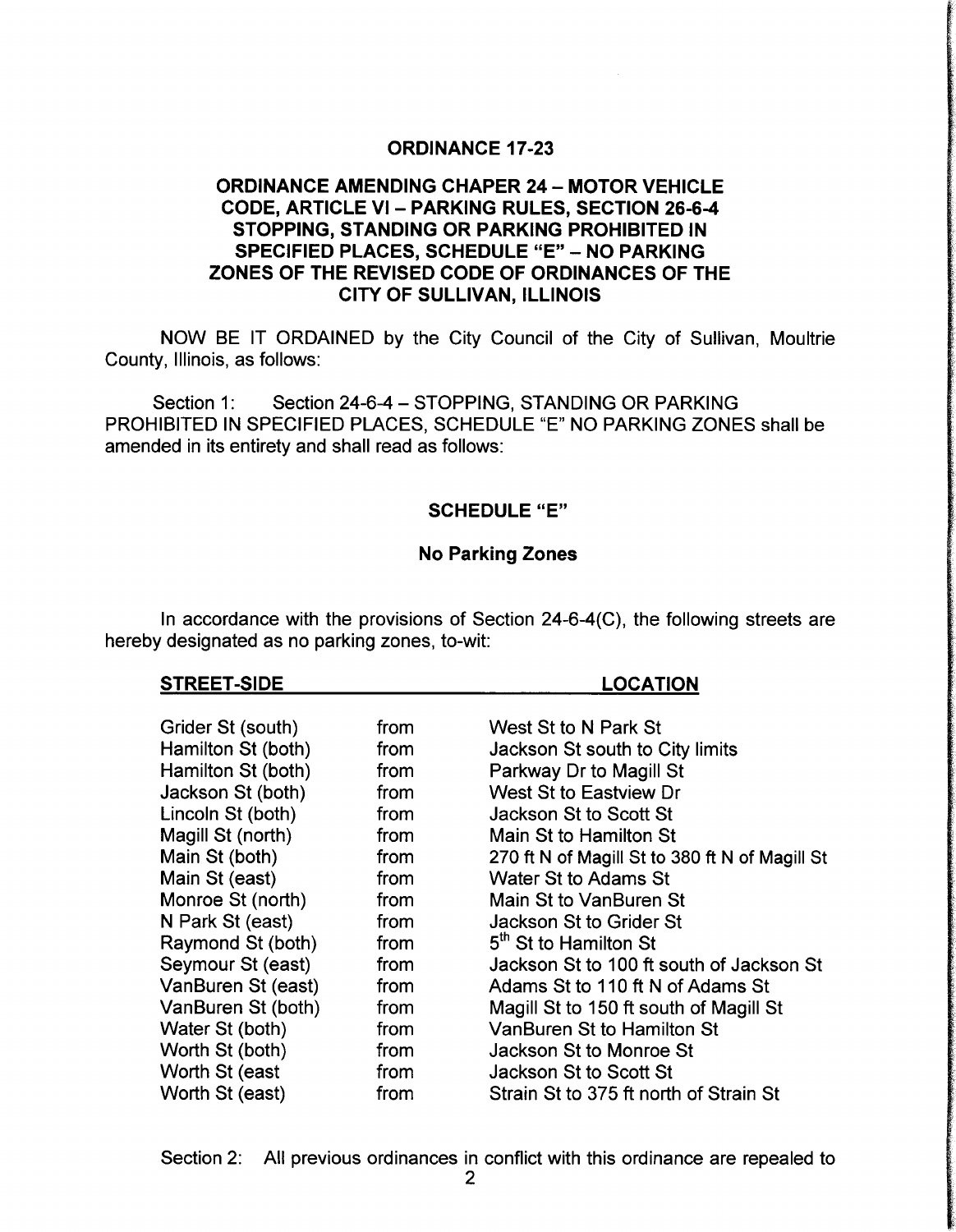the extent of such conflict.

Section 3: This ordinance shall be in full force and effect from and after its passage, approval, and publication as required by law.

Section 4: This ordinance shall be known as Ordinance No. 17-23.

PASSED by the Mayor and City Council of the City of Sullivan, County of Moultrie and State of Illinois on the 28th day of August 2017.

| <b>NAME</b>   | <b>AYE</b> | <b>NAY</b> | <b>ABSTAIN</b> | <b>ABSENT</b> |
|---------------|------------|------------|----------------|---------------|
| Short         |            |            |                |               |
| Mossman       | Л          |            |                |               |
| <b>Kirk</b>   |            |            |                |               |
| Wade          |            |            |                |               |
| <b>Risley</b> |            |            |                |               |

Monte Q. folméeur

Approved by the Mayor of the City Council of the City of Sullivan, Moultrie County, Illinois this 28th day of August 2017.

an 4 Deart

ANN Y. SHORT, Mayor

ATTEST:

Monte a. Johnson

STATE OF ILLINOIS

COUNTY OF MOULTRIE

## **CERTIFICATE**

I, MONTE JOHNSON, certify that <sup>I</sup> am the duly appointed and acting City Clerk of